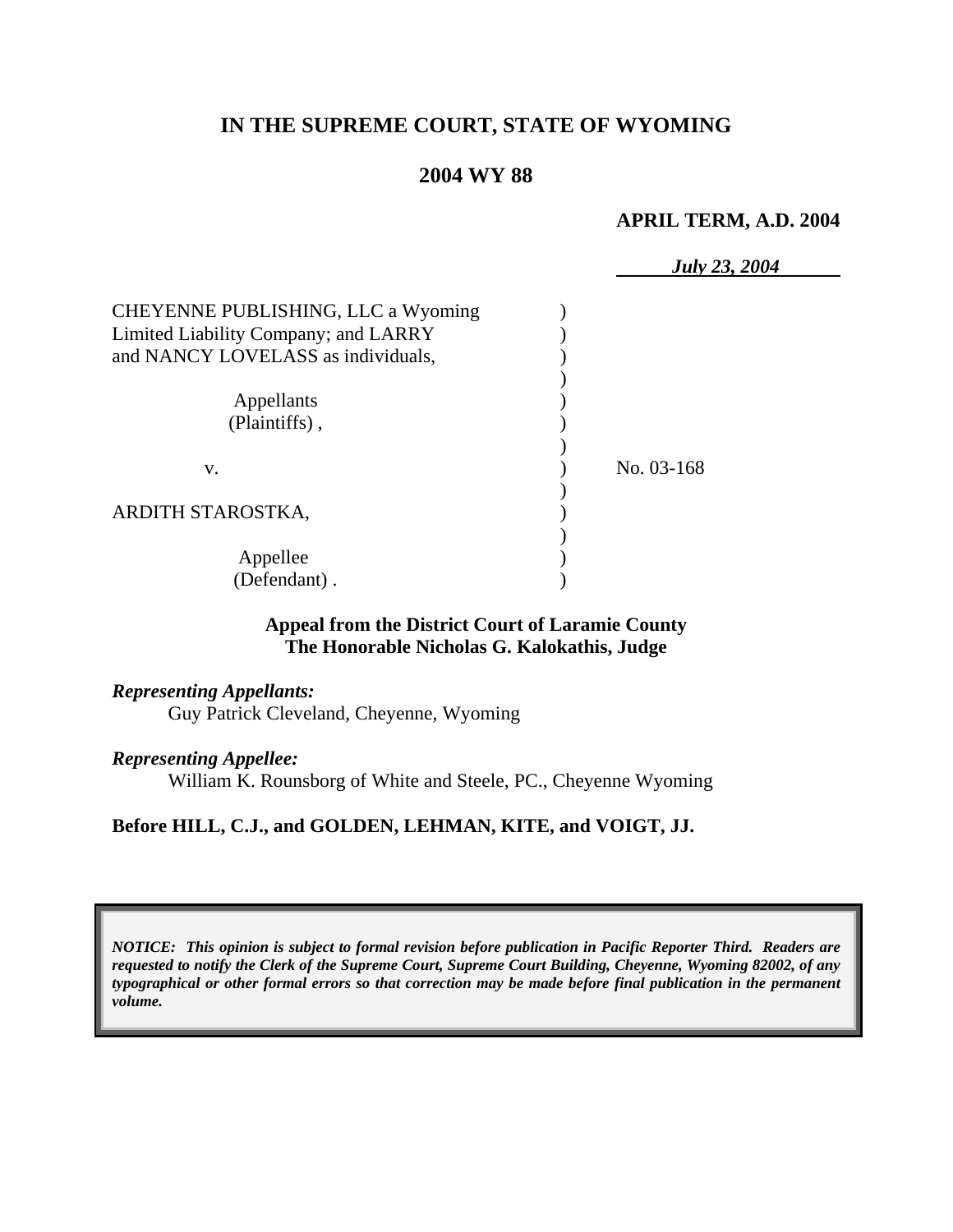### **HILL, Chief Justice.**

[¶1] Appellants, Cheyenne Publishing, LLC, and Larry and Nancy Lovelass (collectively Cheyenne Publishing), filed a complaint seeking damages from Appellee, Ardith Starostka (Starostka) for defamation, intentional interference with contract, and interference with prospective contractual advantage. The district court granted Starostka's motion to dismiss the complaint on the basis that it lacked personal jurisdiction over Starostka. Starostka is a resident of Nebraska, and it is conceded that she did not physically set foot in Wyoming as it pertains to this litigation. Nonetheless, Cheyenne Publishing contends that the district court did not apply the proper test for personal jurisdiction and that Starostka's acts, which had an effect on Cheyenne Publishing in Wyoming, were sufficient to confer personal jurisdiction on the district court. We will affirm the district court's order.

#### **ISSUES**

[¶2] Cheyenne Publishing describes this set of issues:

I. Whether the trial court erred by ordering a dismissal based on personal jurisdiction.

A. Whether [Starostka's] action caused important consequences to [sic] this state, therefore when analyzing personal jurisdiction the district court erred when it applied the purposeful availment standard.

B. Whether the cause of action did arise from the consequences in this state.

C. Whether the consequences of [Starostka's] actions have a substantial enough connection with this state to make the exercise of jurisdiction over [her] reasonable.

Starostka sets forth her understanding of the issue quite simply: "Did [Cheyenne Publishing] meet [its] burden of establishing the requisite minimum contacts for the trial court to exercise jurisdiction over [Starostka]."

### **JURISDICTIONAL FACTS AND PROCEEDINGS**

[¶3] On January 7, 2003, Cheyenne Publishing filed a complaint in the district court. In that complaint it is alleged that Cheyenne Publishing is a limited liability company registered and doing business in Wyoming, and that its owners, Larry and Nancy Lovelass, are residents domiciled in Wyoming. Cheyenne Publishing conceded that Starostka is a resident of Nebraska. Cheyenne Publishing asserted that the district court had jurisdiction as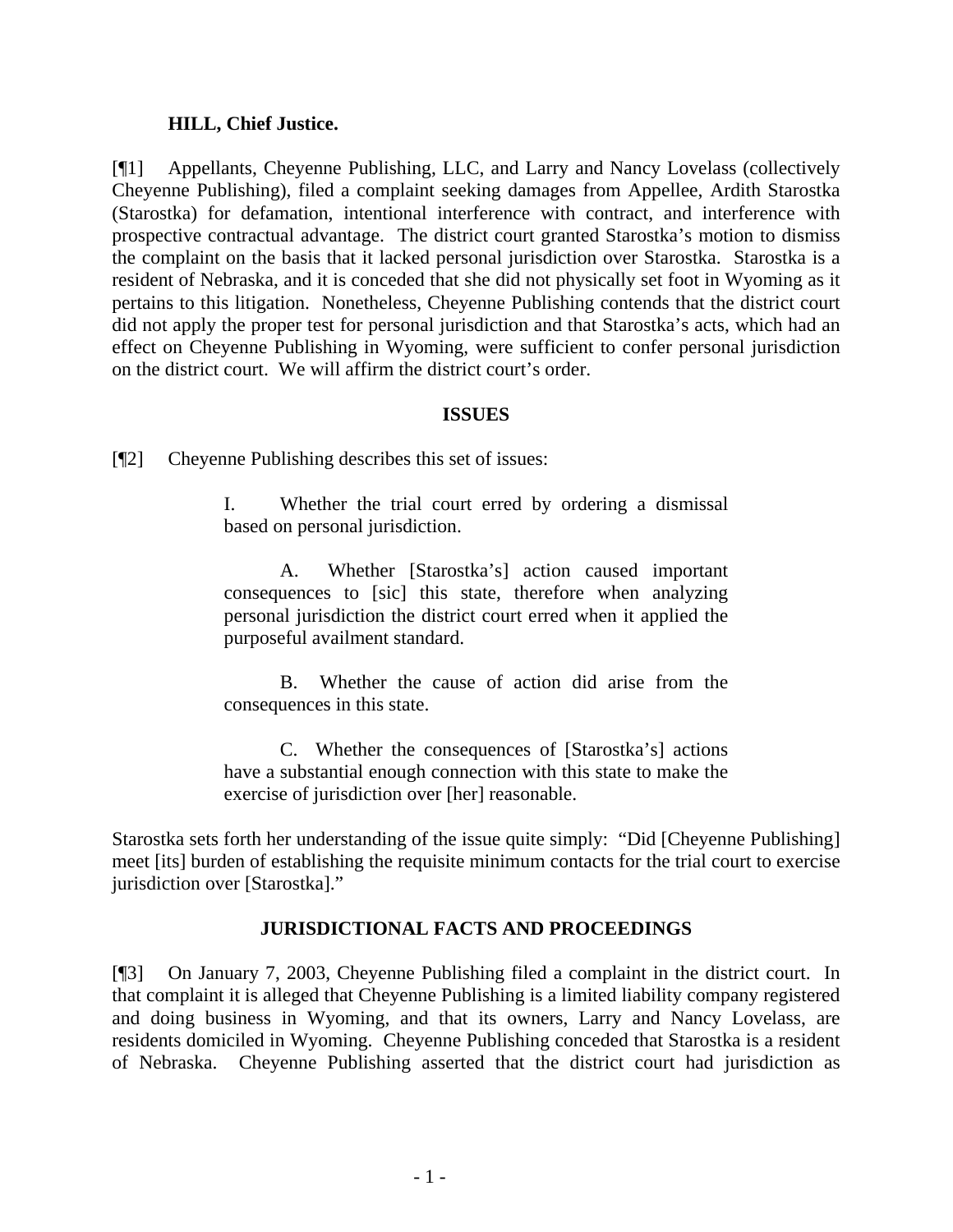provided in Wyo. Const. Art 5,  $\S$  10.<sup>1</sup> It also alleged that the complaint was filed within the applicable statute of limitations. Wyo. Stat. Ann.  $\S$  1-3-105(a)(v)(A) (libel or slander) (LexisNexis 2003). Cheyenne Publishing alleged that Starostka had certain minimum contacts with Wyoming so as to permit personal jurisdiction.<sup>2</sup> These circumstances were enumerated in the complaint:

> a) [Starostka] purposefully availing herself of acting in this State as well as directing her activities toward this State and residents of this State and/or … caused important consequences in this State by such activities;

> b) the alleged causes of action set forth below arise from [Starostka's] activities and consequences in this State; and

> c) [Starostka's] activities and consequences of those activities have a substantial connection with this State and this State's exercise of jurisdiction over [her] is reasonable.

[¶4] Cheyenne Publishing asserted that Starostka entered into a written agreement with Cheyenne Publishing to the effect that Cheyenne Publishing agreed to publish a catalogue that featured, inter alia, Starostka's artwork.<sup>3</sup> Starostka paid Cheyenne Publishing for its services, and Cheyenne Publishing claimed it performed the services set forth in the agreement.<sup>4</sup> Cheyenne Publishing contended that Starostka "has contacted and continues to contact numerous individuals, businesses, and agencies in this State and other states via email, internet, telephone and written correspondence in regards to the above agreement and in general about plaintiffs Cheyenne Publishing and Larry and Nancy Lovelass." As a result

#### 2 **§ 5-1-107. Personal jurisdiction; service of process outside state.**

(a) A Wyoming court may exercise jurisdiction on any basis not inconsistent with the Wyoming or United States constitution.

(b) When the exercise of personal jurisdiction is authorized by this section, service may be made outside this state and proved according to the Wyoming Rules of Civil Procedure or any order of the court.

 1 **§ 10. District courts generally; jurisdiction.**

The district court shall have original jurisdiction of all causes both at law and in equity and in all criminal cases, of all matters of probate and insolvency and of such special cases and proceedings as are not otherwise provided for. The district court shall also have original jurisdiction in all cases and of all proceedings in which jurisdiction shall not have been by law vested exclusively in some other court; and said court shall have the power of naturalization and to issue papers therefor. They shall have such appellate jurisdiction in cases arising in justices' and other inferior courts in their respective counties as may be prescribed by law. Said courts and their judges shall have power to issue writs of mandamus, quo warranto, review, certiorari, prohibition, injunction and writs of habeas corpus, on petition by or on behalf of any person in actual custody in their respective districts.

 $3$  Although there is no real dispute that the parties entered into such an agreement, the agreement itself is not in the record.

 $4$  Because the agreement is not in the record, its terms are uncertain from our perspective.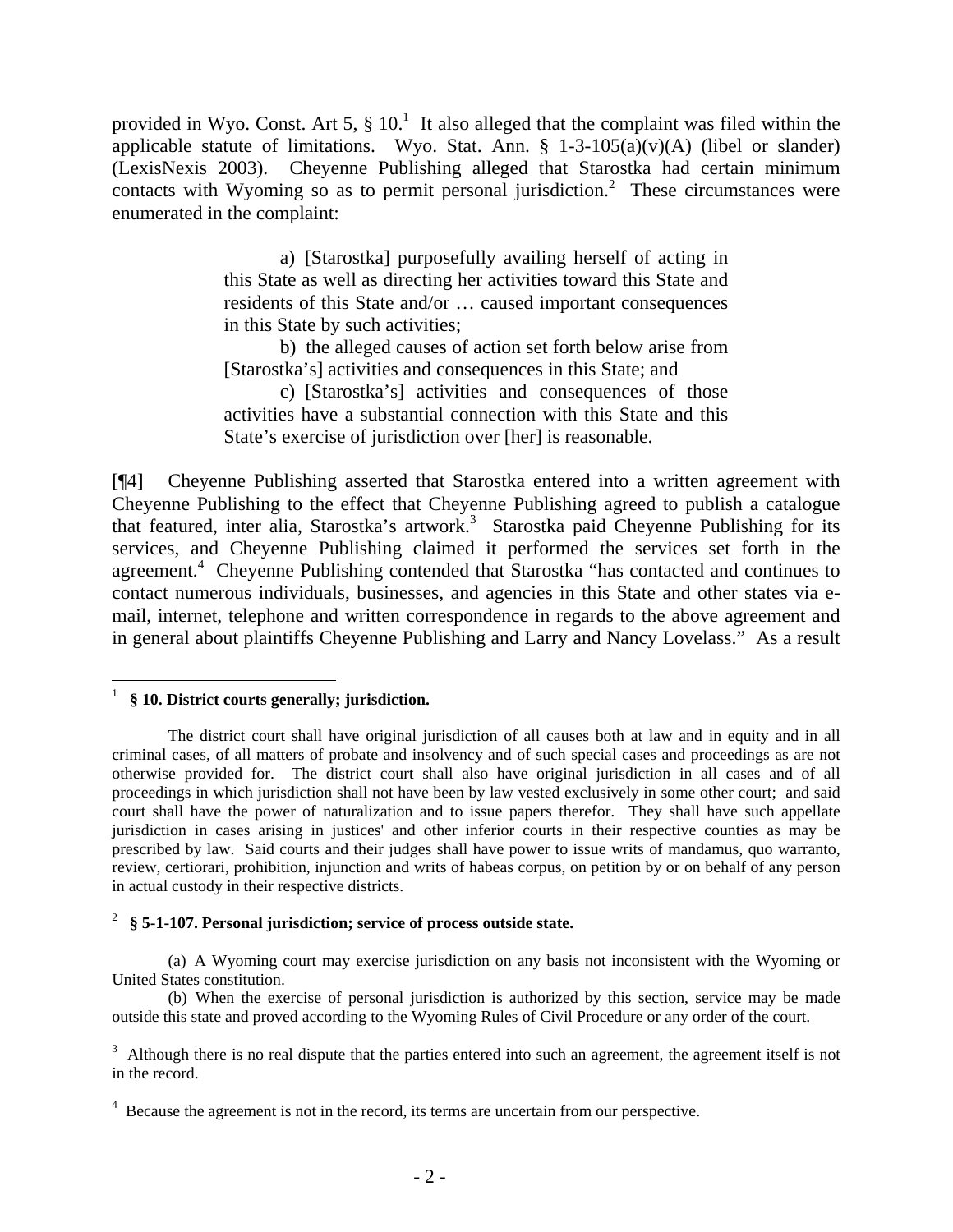of Starostka's alleged activities, Cheyenne Publishing contended that it had been defamed, that its contracts with others were interfered with, and that its prospective contractual relationships with others were damaged. The complaint was served on Starostka at her home in Columbus, Nebraska, on January 20, 2003.

[¶5] On February 19, 2003, Starostka filed a motion to dismiss the complaint for lack of personal jurisdiction. In support of her motion to dismiss, she filed an affidavit with the court that included these assertions:

> 2. With respect to the allegations contained in the Complaint, and the underlying relationship between the Plaintiffs and me, the first contact I had with any Plaintiff was a telephone call from Nancy Lovelass to me at my home in Columbus, Nebraska.

> 3. Prior to that phone call, I had never heard of Cheyenne Publishing, LLC, Larry Lovelass, Nancy Lovelass, or the *Art Buyers Guide* published by the Plaintiffs.

> 4. In that phone call, Nancy Lovelass offered to sell space in a planned *Art Buyers Guide, Volume IX, featuring Nebraska artists*, and during that phone call I rejected the solicitation.

> 5. My next contact with any of the Plaintiffs was a second phone call from Nancy Lovelass to my home in Columbus, Nebraska, again soliciting my purchase of space in the proposed *Art Buyers Guide, Volume IX, featuring Nebraska artists*. I again advised Nancy Lovelass that I was not interested as I did not have the time, and Nancy assured me that Larry Lovelass would stop by my house and take up no more than 30 minutes of my time. I then agreed to meet with Plaintiff Larry Lovelass at my home in Columbus, Nebraska.

> 6. My next contact with any of the Plaintiffs was a visit by Larry Lovelass to my home in Columbus, Nebraska, at which time I agreed to purchase space in the Plaintiffs' proposed *Art Buyers Guide, Volume IX, featuring Nebraska artists*.

> 7. I never traveled to Wyoming for any purpose related to my purchase of space in the *Art Buyers Guide, Volume IX, featuring Nebraska artists*.

> 8. When problems or questions arose, I contacted or attempted to contact Plaintiffs by way of a toll-free number,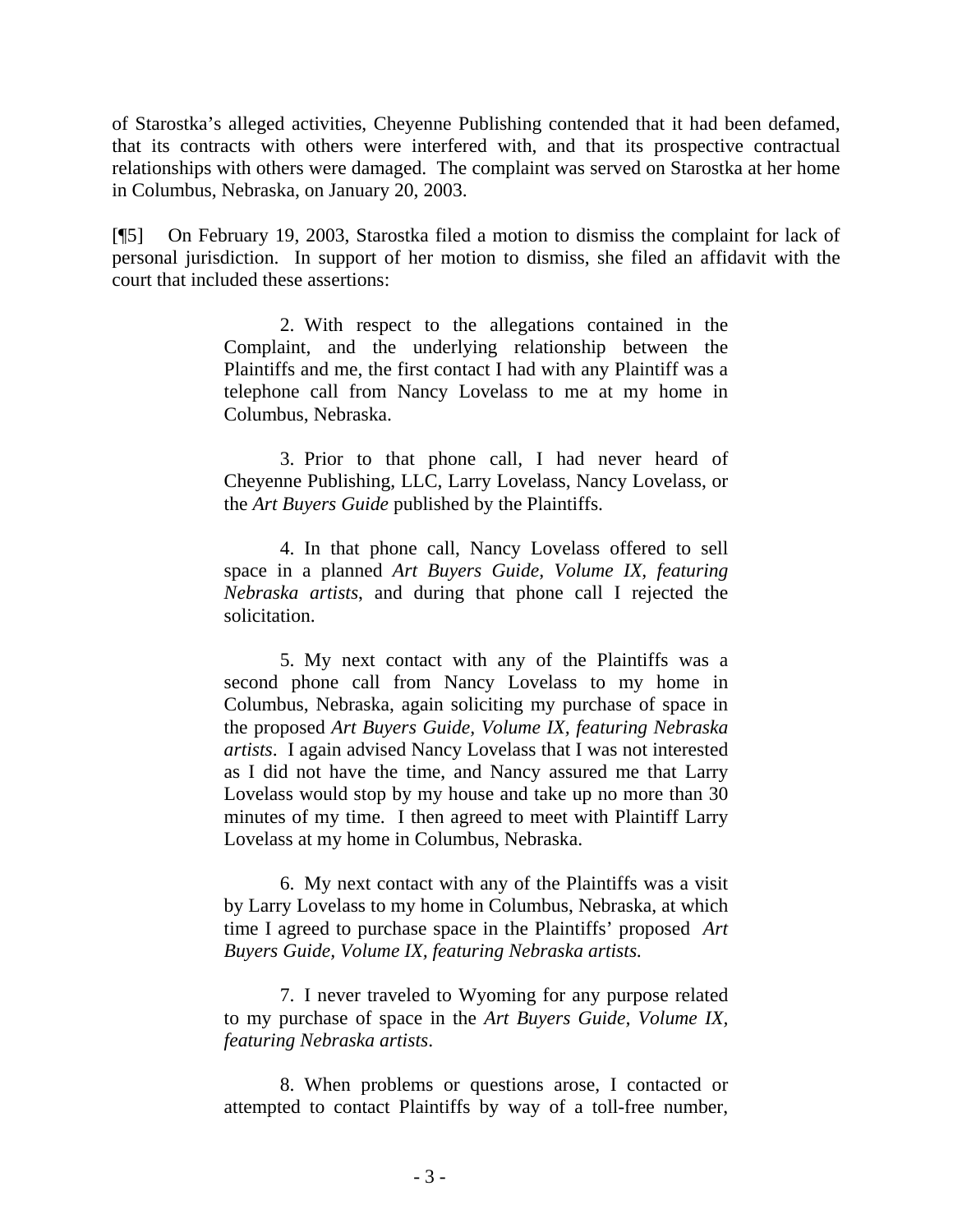and, on at least two occasions, return phone calls to me from Plaintiffs originated from Arizona.

9. I have had discussions with other artists concerning Plaintiffs; however, those artists were from Nebraska, Oklahoma, Arizona, and Montana. I have had no communication with any artist, gallery, or art dealer in Wyoming. Of my contacts with artists in states other than Wyoming, certain of those contacts were initiated by the Plaintiffs and others were initiated by the other artists.

10. The only time I ever sold art in Wyoming was when I was a teenager, in the late 1970's; I sold one painting at that time.

11. I have received no contact from any interested party, other artists, art dealer, or gallery in Wyoming, either as a result of the appearance of my work in the *Art Buyers Guide, Volume IX, featuring Nebraska artists*, or otherwise.

12. My only communications or contacts with persons in the state of Wyoming, other than the telephone calls to the Plaintiffs, are as follows:

a. I wrote to Plaintiffs on June 5, 2002, and a copy of that letter is attached hereto as Exhibit A.

b. Upon the request of another artist outside the state of Wyoming, I contacted the Wyoming Attorney General's office to register a complaint of my concerns with what I believed to be misrepresentations by the Plaintiffs as to publication circulation of the *Art Buyers Guide, Volume IX, featuring Nebraska artists*. 5

c. I contacted my local postmaster to request assistance in determining the number of mailings by Plaintiffs of the *Art Buyers Guide, Volume IX, featuring Nebraska artists*, and I understand my postmaster contacted the Cheyenne, Wyoming, postmaster to inquire into that issue.

<sup>5</sup> Cheyenne Publishing did not further develop the purport of this call with respect to its effect on personal jurisdiction, and the district court found that it was not asserted in argument as the basis of any claim and that it was potentially "privileged." Because this was not fleshed out below we do not further consider it here.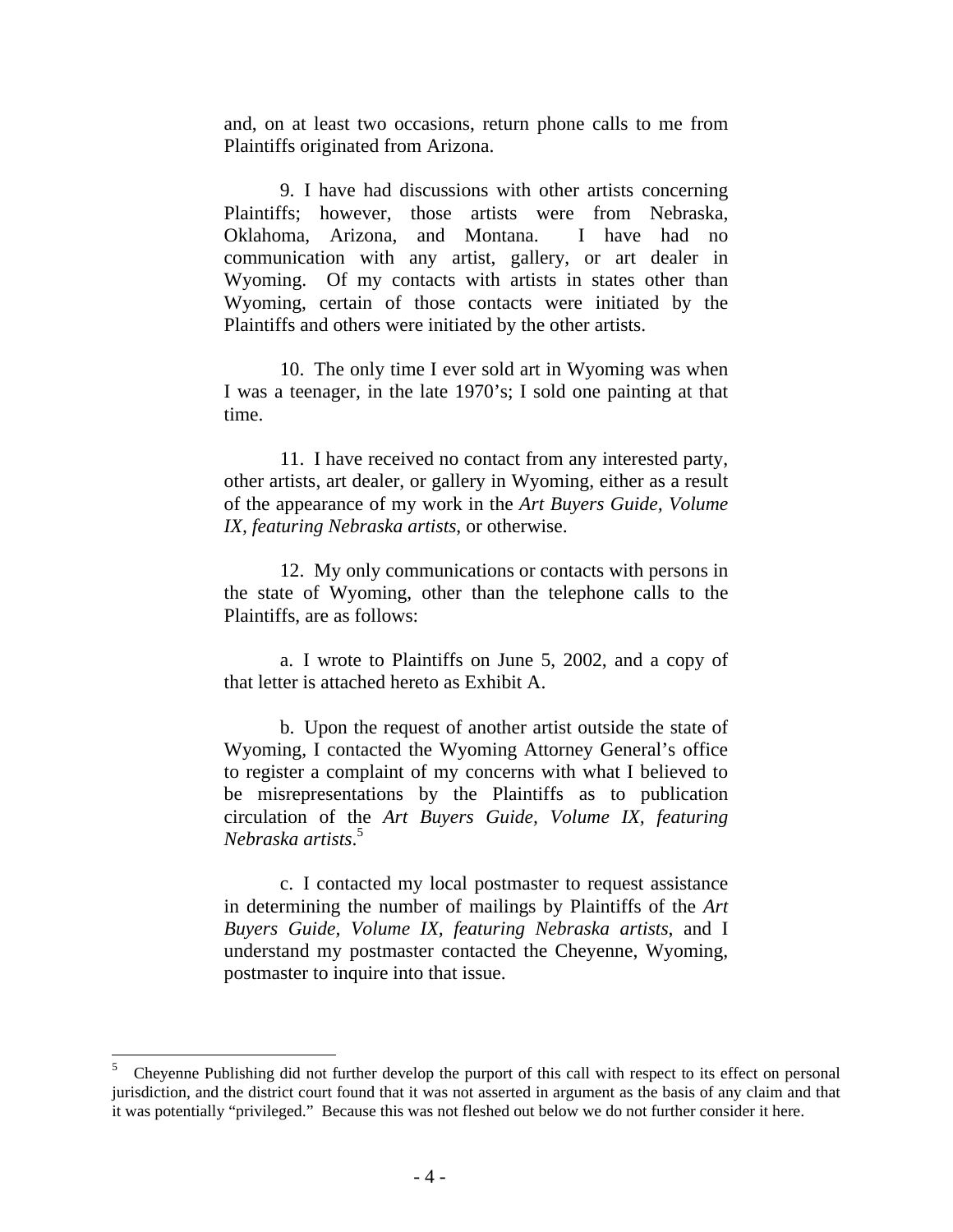13. I contacted the Mountain States Better Business Bureau to complain about my experiences with the Plaintiffs, but contacted that office in Fort Collins, Colorado; it is my understanding that the Mountain States Better Business Bureau, through its procedures, contacted Plaintiffs by letter.

14. I contacted Plaintiff's printer to inquire concerning the number of copies of the *Art Buyers Guide, Volume IX, featuring Nebraska artists* that were printed for Plaintiffs, but that printer is located in Tulsa, Oklahoma.

15. I provided materials for inclusion in the *Art Buyers Guide* to Plaintiffs, who I understand reside and conduct business in Wyoming.

16. Other than as set out above, I have had no communications with Plaintiffs or others concerning my dispute with the Plaintiffs over the publication of the *Art Buyers Guide, Volume IX, featuring Nebraska artists*, and I have otherwise had absolutely no contacts with the state of Wyoming.

[¶6] In a letter dated June 5, 2002 (the exhibit A mentioned above), Starostka communicated this to Cheyenne Publishing:

> I am writing this letter to inform you of my demands as an advertising artist in the *Art Buyers Guide, Volume IX, featuring Nebraska artists.* I give you the option of meeting these demands by June 12, 2002 by 5:00 p.m. (cst).

> 1. Cheyenne Publishing, LLC, is to provide me with a postal report and receipt to verify that the *Art Buyers Guide, Volume IX, featuring Nebraska artists* was distributed in May, 2002 from Cheyenne, Wyoming, as specified via my phone conversation with Nancy Lovelass on June 4, 2002, 11:00 a.m. (cst).

> 2. If a postal report and receipt are not provided to me to verify that the "Art Buyers Guide", Volume IX, the Nebraska edition was distributed in May, 2002 from Cheyenne, Wyoming, I demand the return of my money for the \$1995.00 plus \$165.00 that was paid for the publication and the distribution service.

[¶7] On March 10, 2003, Cheyenne Publishing filed a response to the motion to dismiss asserting that its complaint was sufficient, "[h]owever, there are additional jurisdictional facts that can and need to be developed via the discovery process." Cheyenne Publishing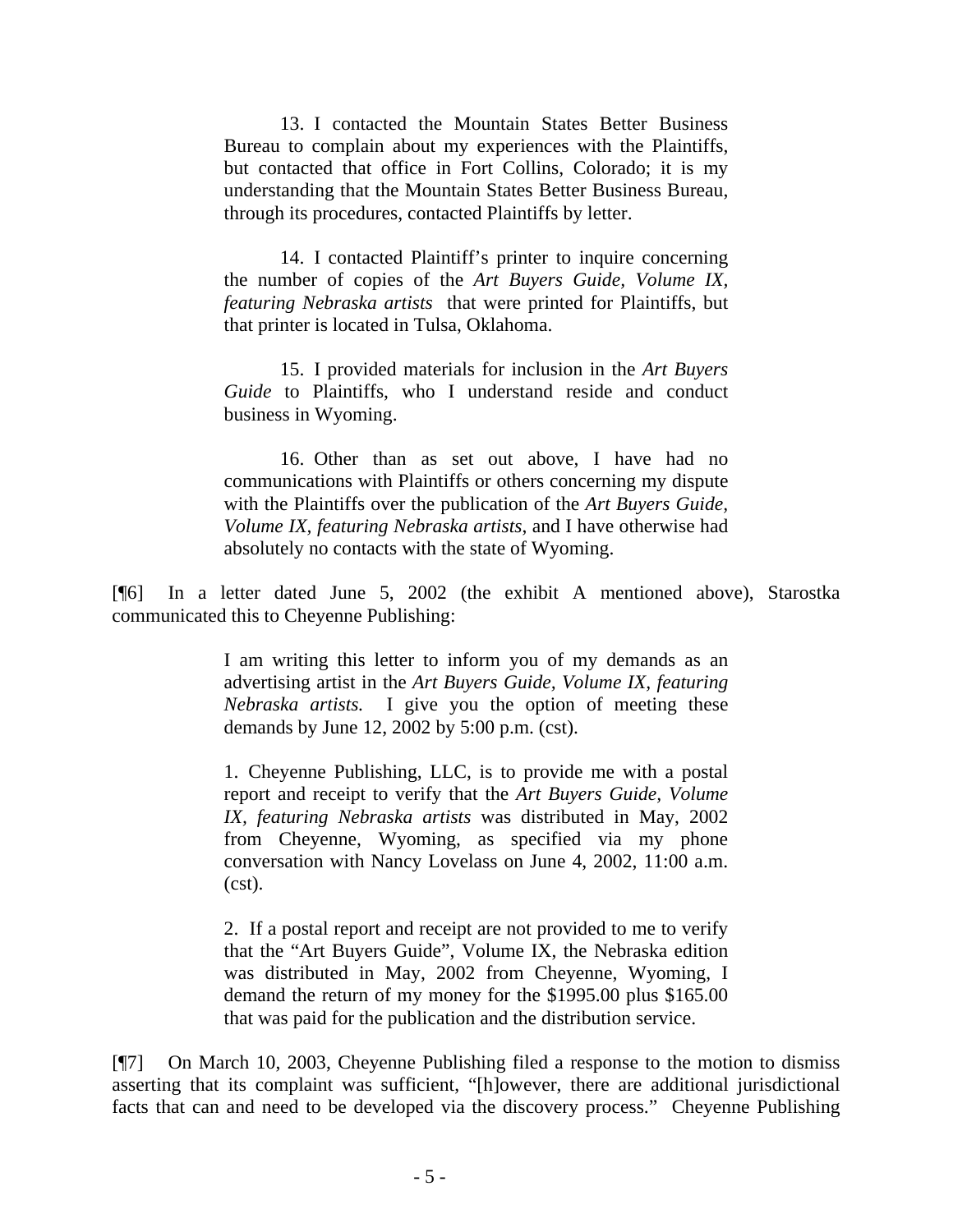asked that the district court deny the motion to dismiss or, in the alternative, grant further time to conduct discovery. Both sides submitted written arguments to the district court, and by order entered on April 25, 2003, the motion to dismiss was set for hearing on May 22, 2003. Cheyenne Publishing's traverse to the motion to dismiss included a copy of a letter it sent to Starostka under the date of August 9, 2002:

> The purpose of this letter is to follow-up on our conversation of July 18, 2002 regarding your dispute with my client, Cheyenne Publishing, LLC.

> My goal was to try to resolve what at best was a consumer complaint. I informed you that I wanted to avoid an adversarial dispute as the cost of litigation alone would shadow any money at dispute. I understood that you would at least give compromise a chance; however, your behavior since our conversation indicates compromise is your last wish.

> Initially, I indicated that your actions of contacting other artists, publishers, and print shops might be considered defamatory. Since our conversation, you have contacted additional individuals and businesses, and in some instances, you have misrepresented yourself in order to obtain information. Such acts are irrational in light of the alleged dispute. In short, you destroyed any hope of compromise and have crossed the line into defamation.

> I attempted to warn you of the consequences of your actions. My last bit of advice is for you to seek legal counsel. You shall immediately cease and desist your injurious actions or be held accountable.

[¶8] On May 7, 2003, Larry Lovelass submitted an affidavit enumerating 17 entities or individuals that had received copies of the disputed art guide. He did not contest any of the assertions made by Starostka in her affidavit.

[¶9] The district court conducted a 30-minute hearing on May 22, 2003. At the hearing counsel for the parties presented argument, but no evidence was adduced or taken by the district court. Counsel for Cheyenne Publishing did concede that Starostka had not come to Wyoming. Counsel for Cheyenne Publishing also conceded that although it was its contention that Starostka had called into Wyoming on three or four occasions with respect to this dispute, it did not get that "fact" reduced to an affidavit. Cheyenne Publishing also conceded that the phone calls or other contacts with third parties that were alleged to be defamatory, or otherwise adversely affected its contractual or business interests, were made from Nebraska to persons in states other than Wyoming, but that none were made to Wyoming. The only direct contacts alleged by Cheyenne Publishing were calls she made to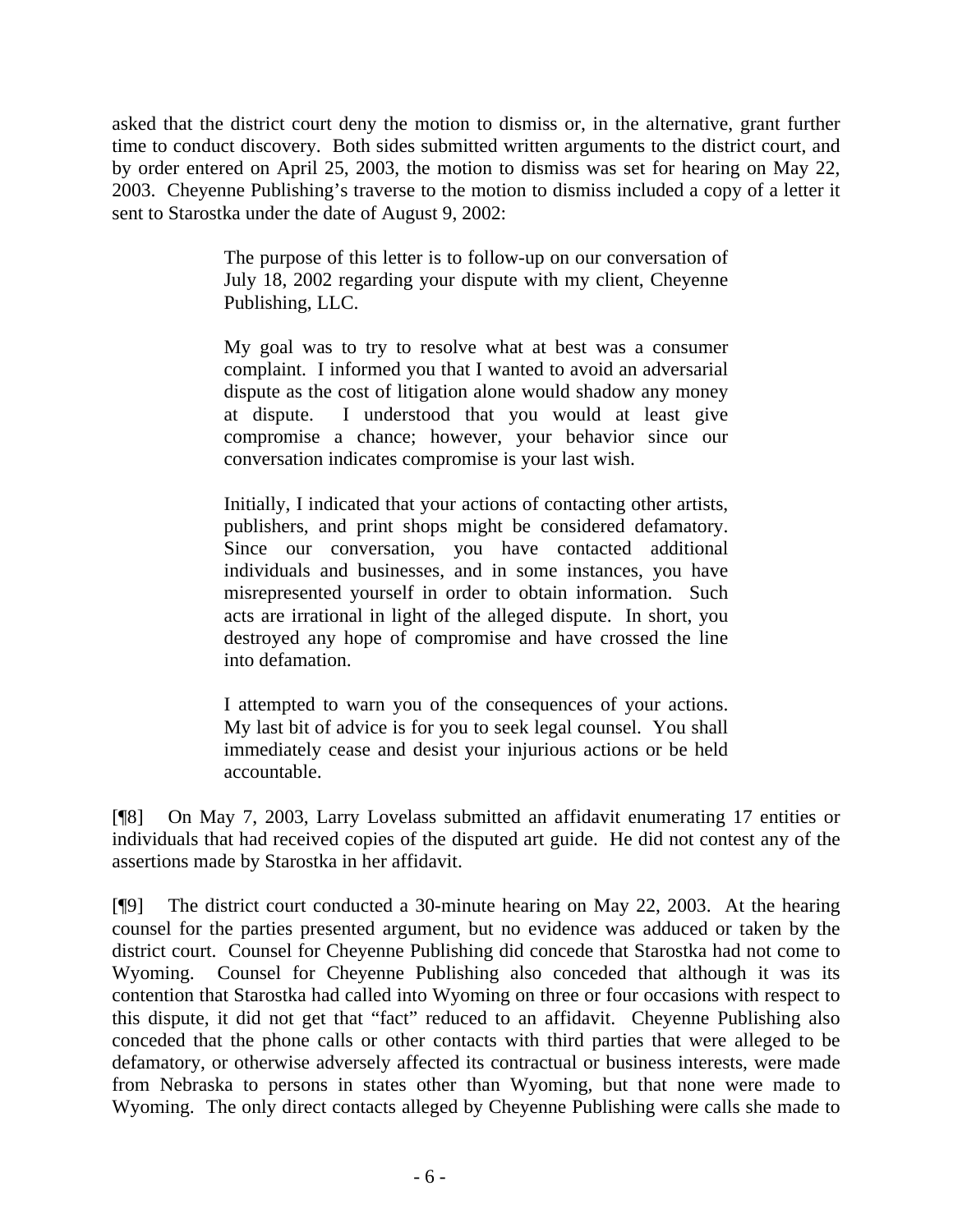Cheyenne Publishing itself, and the fact that she mailed the materials for publication to Cheyenne Publishing in Wyoming. Counsel for Cheyenne Publishing also conceded that its case against Starostka depended upon the theory that her actions in Nebraska had "consequences" in Wyoming, vis-à-vis Cheyenne Publishing, and that was sufficient to invest Wyoming courts with personal jurisdiction over Starostka.

#### **STANDARD OF REVIEW**

[¶10] The applicable standard of review is this:

The question of in personam jurisdiction is a mixed question of law and fact that, if disputed, must be resolved before a matter can proceed. *Citibank, N.A. v. Estate of Simpson*, 290 N.J.Super. 519, 676 A.2d 172, 178 (1996). The district court has considerable leeway in deciding a pretrial motion to dismiss for lack of personal jurisdiction. *PanAmerican Mineral Svcs., Inc. v. KLS Enviro Resources, Inc.*, 916 P.2d 986, 989 (Wyo.1996). The court may determine the matter on the basis of pleadings and other materials called to its attention; it may require discovery; or it may conduct an evidentiary hearing. *Id*. The procedural path the district court chooses to follow determines the plaintiff's burden of proof and the standard to be applied on appeal.

When the underlying facts are undisputed, the existence of personal jurisdiction is a matter of law. *Eddy v. Oukrop*, 784 P.2d 610, 612 (Wyo.1989). If the district court's determination is made without an evidentiary hearing, the plaintiff must show only a prima facie case to defeat the motion to dismiss. *Robinson v. U-Haul Intern., Inc.*, 929 P.2d 1236, 1238 (Wyo.1997) (*quoting PanAmerican Mineral Services, Inc. v. KLS Enviro Resources*, *Inc.*, 916 P.2d 986, 989 (Wyo.1996)); *Amoco Production Co. v. EM Nominee Partnership Co.*, 886 P.2d 265, 267 (Wyo.1994). The district court must view the allegations in the pleadings and documentary evidence in the light most favorable to the non-moving party, resolving all reasonable inferences in favor of the non-moving party. *Pelchat v. Sterilite Corp.*, 931 F.Supp. 939, 943 (D.N.H.1996); *Neways, Inc. v. McCausland*, 950 P.2d 420, 422 (Utah 1997).

When material factual allegations regarding jurisdiction in the affidavits cannot be harmonized, the district court should hold an evidentiary hearing to determine the issue of jurisdiction. *Standard Tallow Corp. v. Jowdy*, 190 Conn. 48,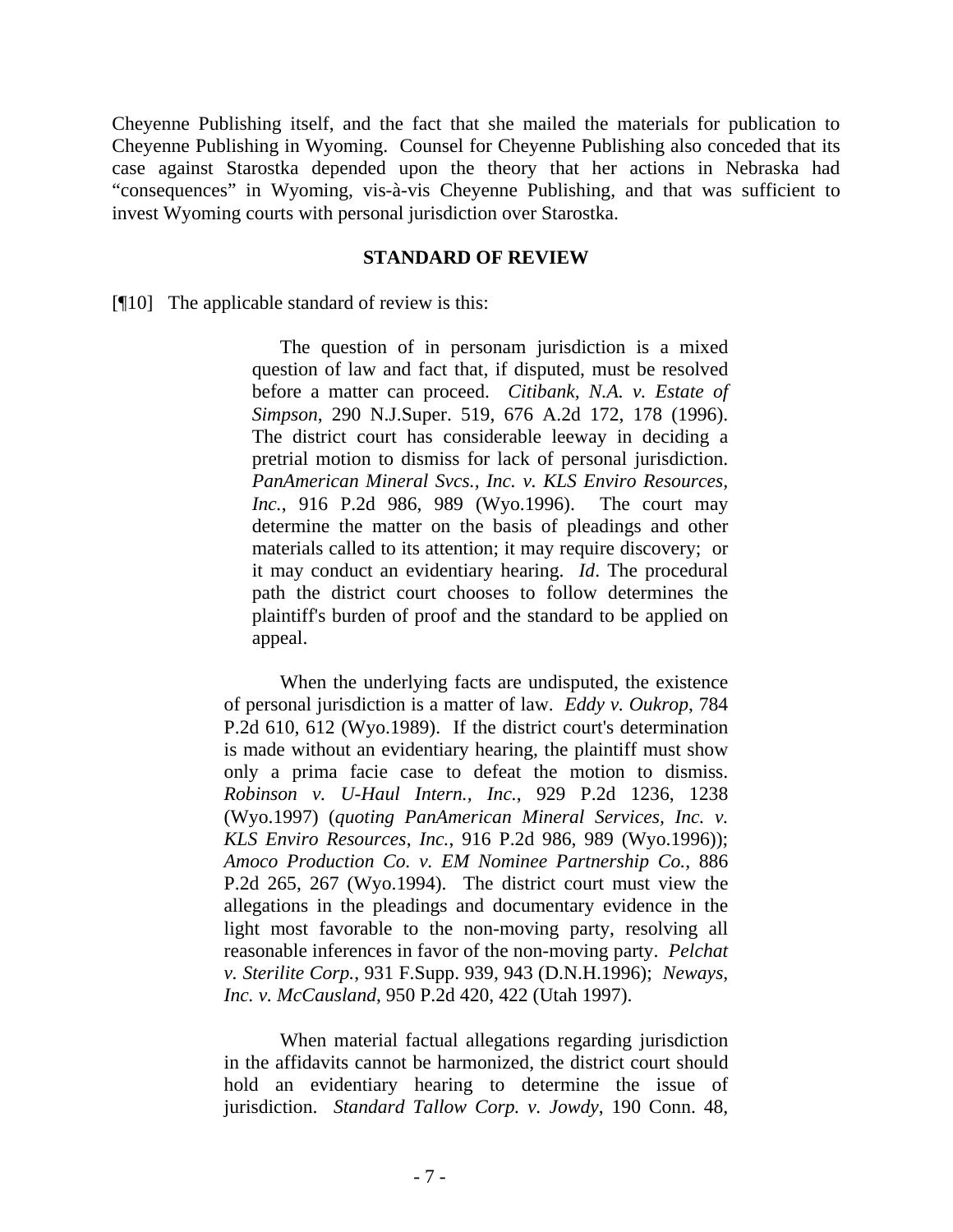56, 459 A.2d 503, 507-08 (1983); *Venetian Salami Co. v. Parthenais*, 554 So.2d 499, 503 (Fla.1989); *Neways, Inc.*, 950 P.2d at 422. Once an evidentiary hearing is held, however, we will defer to the district court's findings of fact and the plaintiff will succeed upon showing, by a preponderance of the evidence, that the defendant is subject to jurisdiction. *Goodwin v. Hall*, 957 P.2d 1299, 1301 (Wyo.1998); *O'Bryan*, 952 P.2d at 638; *Robinson*, 929 P.2d at 1238; *PanAmerican Mineral Services, Inc.*, 916 P.2d at 989. No matter the procedural course charted, however, the ultimate question of whether personal jurisdiction can properly be exercised is a question of law to be reviewed de novo. *O'Bryan*, 952 P.2d at 638.

*Shaw v. Smith*, 964 P.2d 428, 432-33 (Wyo. 1998).

[¶11] That preliminary articulation of the applicable law is supplemented by this more expansive discussion of the applicable standard: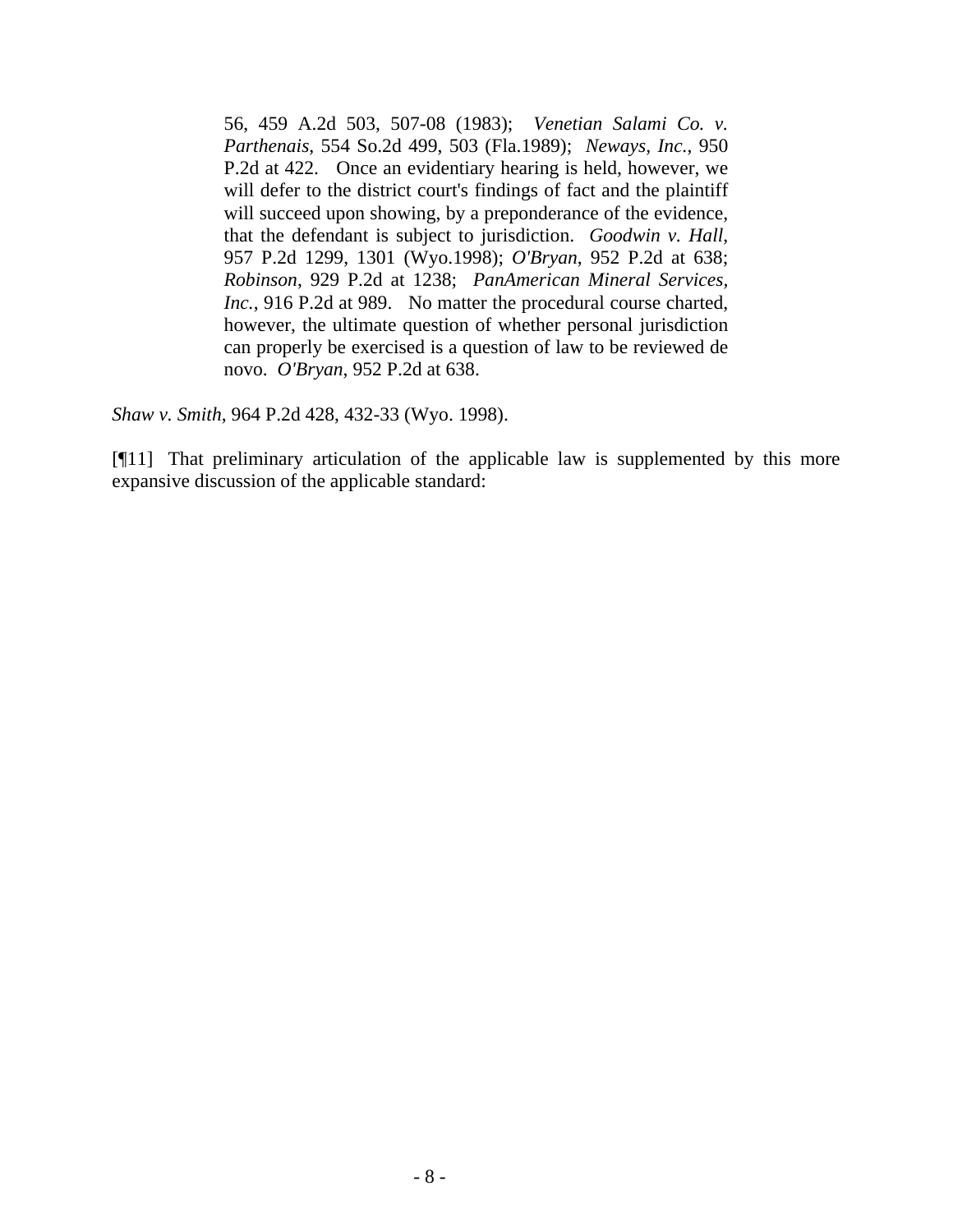The issue of in personam jurisdiction, if disputed, must be resolved before a case may proceed. *O'Bryan v. McDonald*, 952 P.2d 636, 638 (Wyo.1998). When the district court holds an evidentiary hearing on the merits of a motion to dismiss alleging lack of in personam jurisdiction, the plaintiff must demonstrate personal jurisdiction is proper by a preponderance of the evidence. *Id*. The ultimate question of whether personal jurisdiction may properly be exercised is a question of law, which we review de novo. *Id*. In its decision letter the district court, accepting the facts alleged in the complaint as true and viewing the allegations in the light most favorable to the plaintiff, determined it did not have personal jurisdiction over Hall as a matter of law.

Wyoming courts are authorized to exercise personal jurisdiction over a defendant on any basis which is not inconsistent with the Wyoming or United States constitutions. WYO. STAT.  $\S$  5-1-107(a) (1997). The due process clause found in the Fourteenth Amendment of the United States Constitution limits the jurisdiction of state courts over the person of nonresident defendants. *O'Bryan*, 952 P.2d at 638. Generally, due process requires that a defendant have contacts with the state such that exercise of jurisdiction does not offend " 'traditional notions of fair play and substantial justice.' " *Id*. at 639 (quoting *Markby v. St. Anthony Hosp. Sys.*, 647 P.2d 1068, 1071 (Wyo.1982), which quotes *International Shoe Co. v. Washington*, 326 U.S. 310, 316, 66 S.Ct. 154, 158, 90 L.Ed. 95 (1945)). We have held that the defendant must have at least minimum contacts with the forum state to satisfy the due process standard. *Markby*, 647 P.2d at 1072-73.

In her brief, Goodwin summarizes her position and urges us to apply a two-step jurisdictional analysis to her situation. She suggests that we adopt a position that "[w]ith respect to all matters relative to his or her child, a parent is subject to personal jurisdiction in the state where the child resides." We have recently had occasion to examine this issue in a similar case, *O'Bryan v. McDonald*, 952 P.2d 636 (Wyo.1998). In *O'Bryan* we declined to find the father purposefully availed himself of the privilege of acting in Wyoming by voluntarily entering into a contract concerning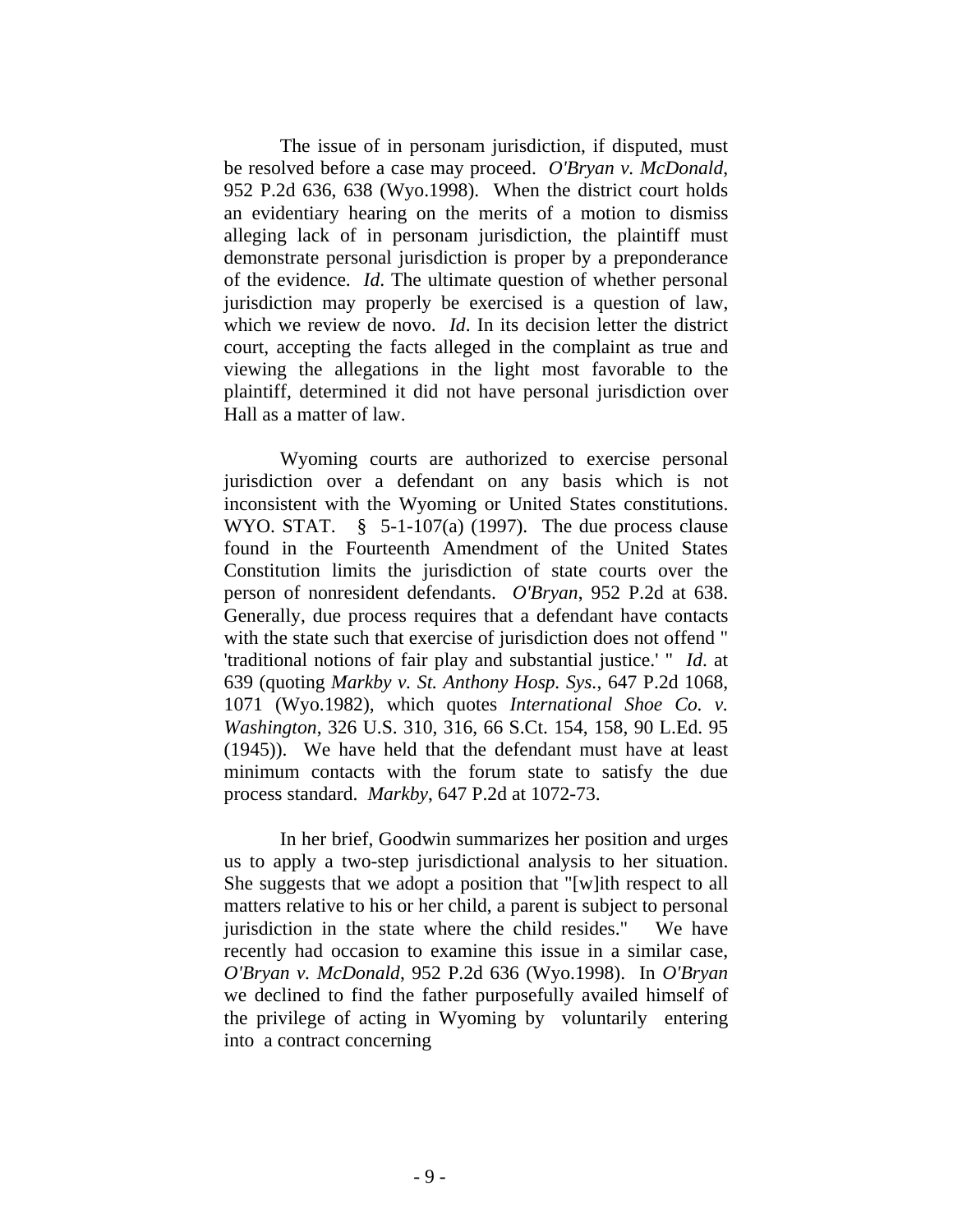child support and partially performing that contract in the state. *Id*. at 640. Finding solace in both our own and the United States Supreme Court's time-honored three-step analysis of in personam jurisdiction questions, we will decline to follow Goodwin's recommendation and decline to find personal jurisdiction in this case as well.

No issue of general jurisdiction of Wyoming courts with respect to Hall is present in this case. Goodwin does not allege "continuous and systematic" contact by Hall with the State of Wyoming. In *O'Bryan*, we reiterated our long-standing threepart test which defines the outer limits of personal jurisdiction based on a single act:

1) the defendant must purposefully avail himself of the privilege of acting in the forum state or of causing important consequences in that state, 2) the cause of action must arise from the consequences in the forum state of the defendant's activities, and 3) the activities of the defendant or the consequences of those activities must have a substantial enough connection with the forum state to make the exercise of jurisdiction reasonable.

*O'Bryan*, 952 P.2d at 639 (citing *Amoco Prod. Co. v. EM Nominee Partnership Co.*, 886 P.2d 265, 267 (Wyo.1994)); *see also First Wyoming Bank, N.A., Rawlins v. Trans Mountain Sales and Leasing, Inc.*, 602 P.2d 1219, 1221 (Wyo.1979).

Purposeful availment is a threshold requirement meant to ensure " 'that a defendant will not be haled into a jurisdiction solely as a result of 'random,' 'fortuitous,' or 'attenuated' contacts.' " *O'Bryan*, 952 P.2d at 639 (quoting *Burger King Corp. v. Rudzewicz*, 471 U.S. 462, 475, 105 S.Ct. 2174, 2183, 85 L.Ed.2d 528 (1985)). Unless the purposeful availment requirement is satisfied, the court will not have personal jurisdiction over the nonresident "no matter how strong the interest of the plaintiff or the forum state may be in having the suit adjudicated there." *O'Bryan*, 952 P.2d at 639 (citing *World-Wide Volkswagen Corp. v. Woodson*, 444 U.S. 286, 294, 100 S.Ct. 559, 565-66, 62 L.Ed.2d 490 (1980)); 1 Robert C. Casad, Jurisdiction in Civil Actions § 2.05 (2d ed.1991).

*Goodwin v. Hall*, 957 P.2d 1299, 1301-2 (Wyo. 1998).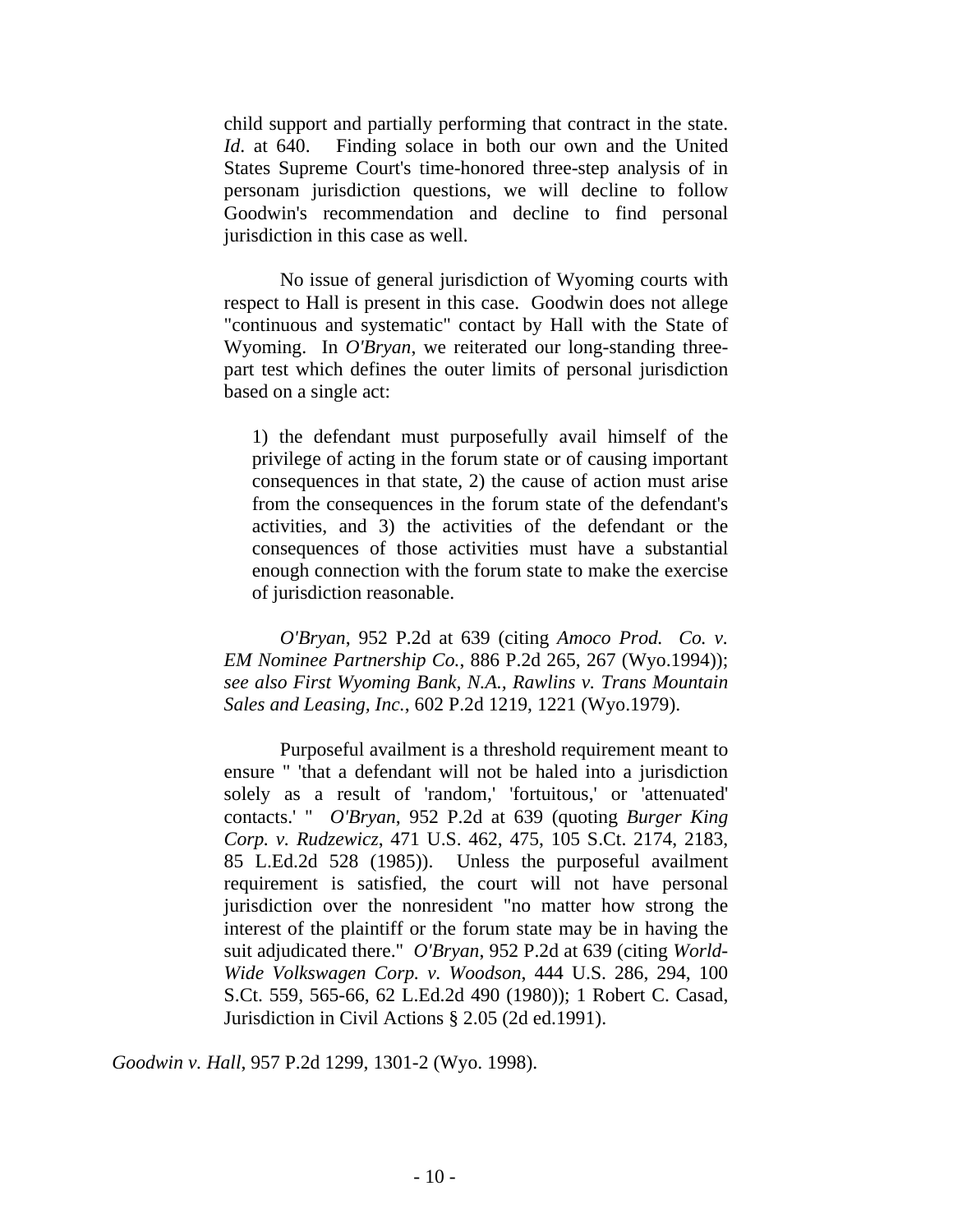[ $[12]$  Other analytical tools, in the rather large constellation of such tools<sup>6</sup> available to courts for use in resolving issues relating to personal jurisdiction, are set out in *Amoco v. EM Nominee Partnership Company*, 886 P.2d 265, 267-68 (Wyo. 1994):

> The courts of Wyoming are authorized by statute to exercise personal jurisdiction over defendants on any basis which is not inconsistent with the Wyoming or United States constitutions. W.S. 5-1-107(a) (1977). So long as the exercise of jurisdiction does not offend the Due Process Clause of the Fourteenth Amendment to the United States Constitution, the courts of this state have jurisdiction over a defendant. *Markby v. St. Anthony Hosp. Sys.*, 647 P.2d 1068, 1070 (Wyo.1982).

> Due process requires that the defendant have certain "minimum contacts" with the forum state such that the exercise of jurisdiction over him does not offend "traditional notions of fair play and substantial justice." *Int'l Shoe Co. v. Washington*, 326 U.S. 310, 316, 66 S.Ct. 154, 158, 90 L.Ed. 95 (1945); *Markby*, 647 P.2d at 1070. In *First Wyoming Bank, N.A., Rawlins v. Trans Mountain Sales & Leasing, Inc.*, we adopted a three-part test for defining the outer limits of personal jurisdiction based on a single act:

First, the defendant must purposefully avail himself of the privilege of acting in the forum state or of causing important consequences in that state. Second, the cause of action must arise from the consequences in the forum state of the defendant's activities. Finally, the activities of the defendant or the consequences of those activities must have a substantial enough connection with the forum state to make the exercise of jurisdiction over the defendant reasonable.

602 P.2d 1219, 1221 (Wyo.1979) (quoting *State ex rel. White Lumber Sales, Inc. v. Sulmonetti*, 252 Or. 121, 448 P.2d 571, 574 (1968)); see also *Markby*, 647 P.2d at 1073. The determination of whether the exercise of jurisdiction is reasonable must be evaluated in light of several factors, including the burden on the defendant, the forum's interest in adjudicating the dispute, the plaintiff's interest in obtaining effective relief in a convenient forum if that interest cannot be adequately protected by his power to select the forum, the interstate judicial system's interest in the efficient resolution of

<sup>6</sup> For a more complete articulation of these analytic tools *see* 4 Charles Alan Wright & Arthur R. Miller, *Federal Practice and Procedure: Civil 3d* §§ 1063-1068 at 325-591 (2002 and Pocket Part 2003).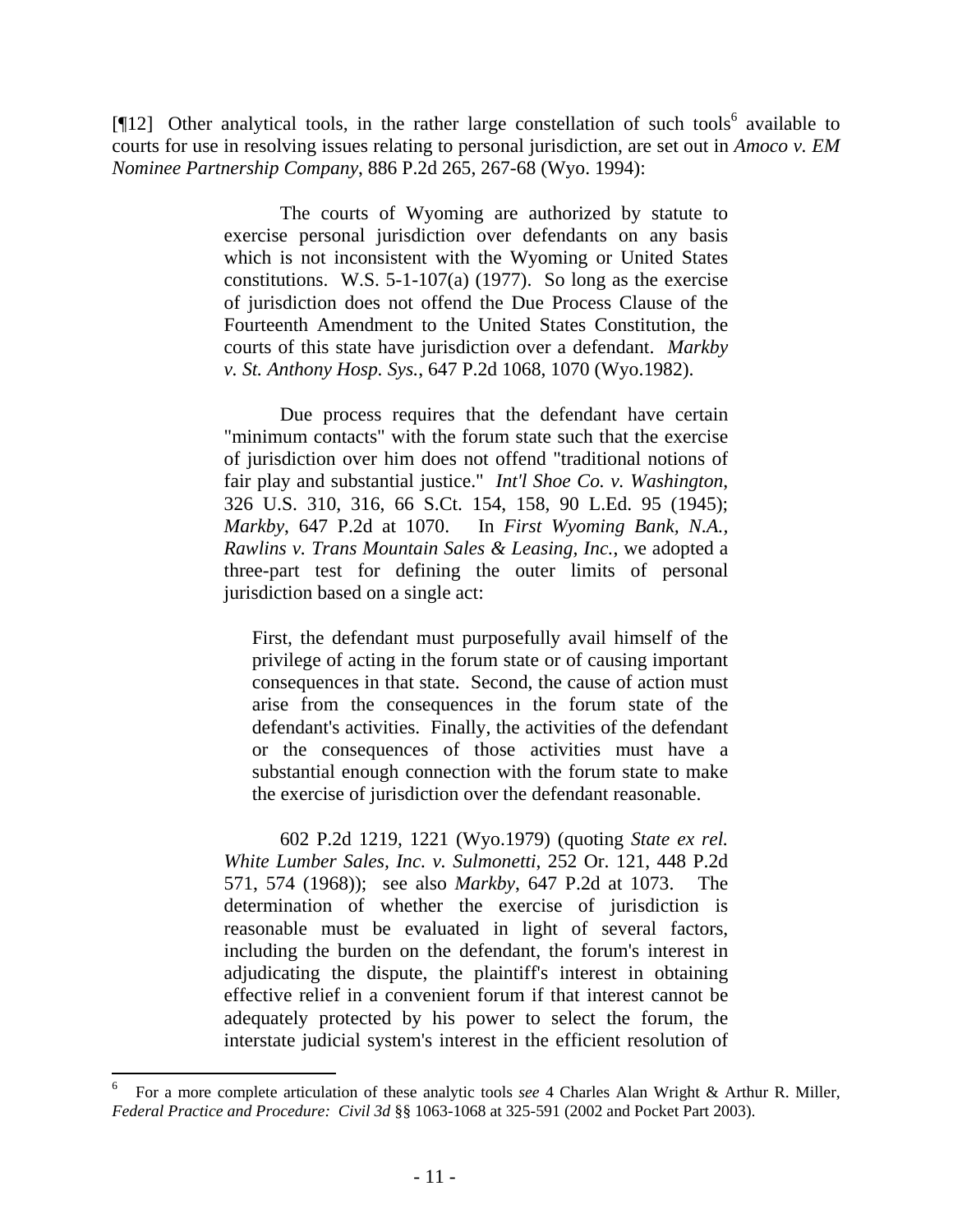conflicts, and in the shared interests of the states in furthering fundamental substantive social policies. *Markby*, 647 P.2d at 1073 (quoting, 444 U.S. 286, 292, 100 S.Ct. 559, 564, 62 L.Ed.2d *World-Wide Volkswagon Corp. v. Woodson* 490 (1980)); see also *Asahi Metal Indus. Co., Ltd. v. Superior Court of California*, 480 U.S. 102, 113-14, 107 S.Ct. 1026, 1033, 94 L.Ed.2d 92 (1987). "These considerations sometimes serve to establish the reasonableness of jurisdiction upon a lesser showing of minimum contacts than would otherwise be required" if the defendant has purposefully availed himself of the privilege of acting in the forum state. *Burger King Corp. v. Rudzewicz*, 471 U.S. 462, 477, 105 S.Ct. 2174, 2184, 85 L.Ed.2d 528 (1985).

The burden is on the plaintiff, once the defendant has contested the court's jurisdiction over him, to make a prima facie showing that the defendant is subject to personal jurisdiction in the state. *McAvoy v. Dist. Court*, 757 P.2d 633, 634 (Colo.1988); *Allen v. Columbia Financial Management, Ltd.*, 297 S.C. 481, 377 S.E.2d 352, 354 (S.C.App.1988); see *Morrison v. Reilly*, 511 P.2d 970, 972 (Wyo.1973) (burden of proof is on party asserting affirmative of any issue). The court may consider any allegations set forth in the complaint and any evidence which may be introduced in a hearing on the issue. *McAvoy*, 757 P.2d at 634-35. The defendant then must present a compelling case that the presence of some other considerations would make the exercise of jurisdiction unreasonable. *Burger King*, 471 U.S. at 477, 105 S.Ct. at 2184-85.

The United States Supreme Court has distinguished between "general" and "specific" personal jurisdiction. "Specific" jurisdiction is when a state exercises jurisdiction over a defendant in a suit arising out of or related to that defendant's contacts with the forum. *Helicopteros Nacionales De Colombia, S.A v. Hall*, 466 U.S. 408, 414 n. 8, 104 S.Ct.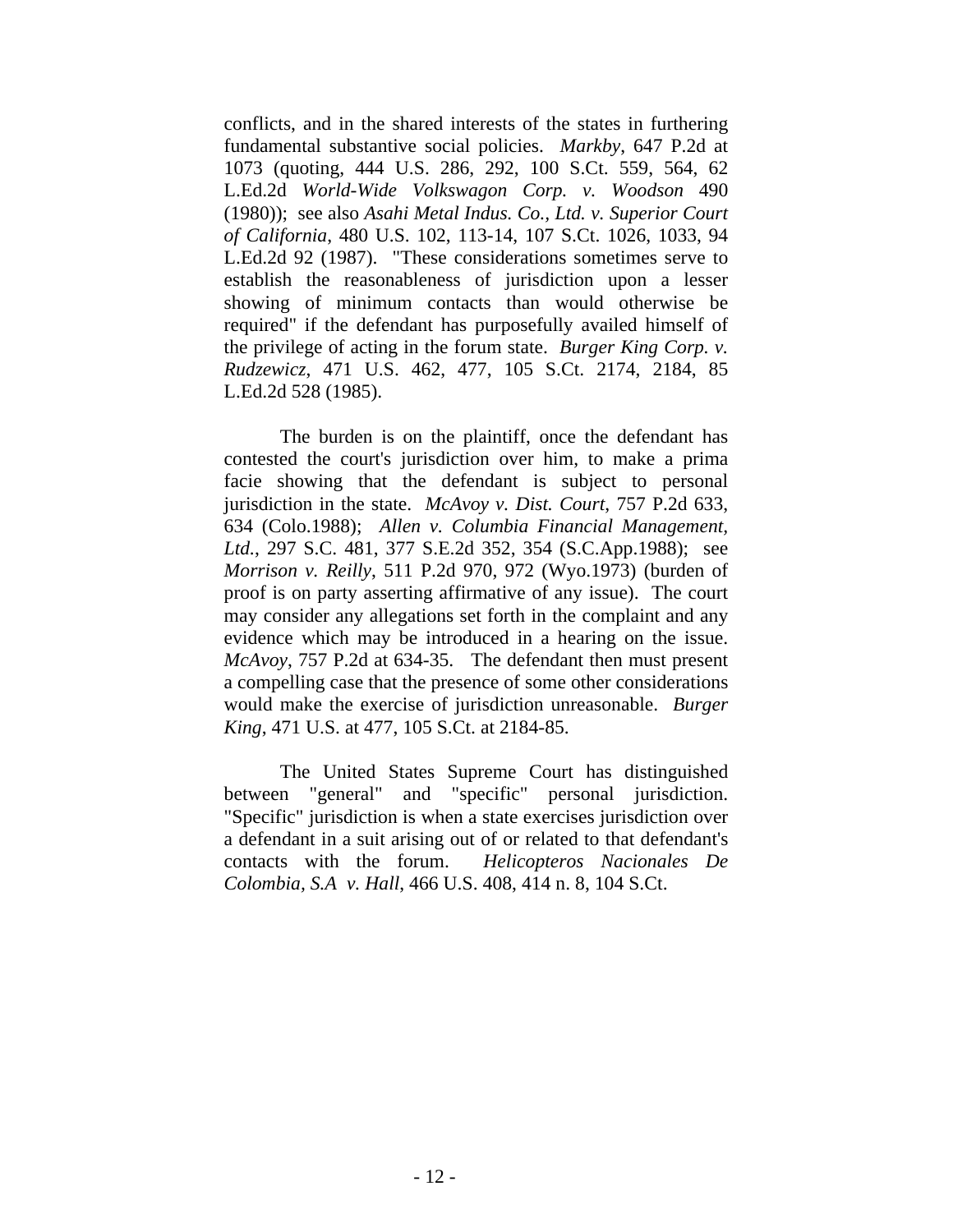1868, 1872, n. 8, 80 L.Ed.2d 404 (1984); see *Eddy v. Oukrop*, 784 P.2d 610, 612-14 (Wyo.1989) (jurisdiction exercised over defendants because suit arose out of defendants' contacts with Wyoming). In contrast, "general" jurisdiction is when a state exercises jurisdiction over the defendant in a suit not arising out of or related to that defendant's contacts with the state. *Helicopteros Nacionales*, 466 U.S. at 414 n. 9, 104 S.Ct. at 1872; see *Markby*, 647 P.2d at 1074 (defendant's contacts with the state not sufficient to create personal jurisdiction in Wyoming where defendant's contacts with the state were not related to the suit). Even if a single act arises out of or is related to the suit, a state may not have jurisdiction if the nature of the act creates only an "attenuated" connection with the forum. *Burger King*, 471 U.S. at 475 n. 18, 105 S.Ct. at 2184 n. 8.

*Also see Anderson v. Perry*, 667 P.2d 115, 1157-58 (Wyo. 1983) ("The balancing of factors necessary to find personal jurisdiction must consider the kind of activities involving the defendant as well as the degree. Contractual agreements generally establish a clear voluntary assent."); and *Markby v. St. Anthony Hospital Systems*, 647 P.2d 1068, 1070-74 (Wyo. 1982) (special "fairness" considerations are a factor in the analysis of personal jurisdiction cases).

[¶13] Continuing our consideration of the standard of review to be applied here, we take note of this discussion from 4 Charles Alan Wright & Arthur R. Miller, *Federal Practice and Procedure: Civil 3d* § 1067.6 at 523-67 (2002 and Pocket Part 2003):

> Motions to dismiss for lack of personal jurisdiction under Federal Rule of Civil procedure 12(b)(2) raise several significant procedural questions that must be considered by the attorneys and the district court. In this regard, one of the more interesting aspects of Burger King Corporation v. Rudzewicz is Justice Brennan's suggestion at several points in the opinion for the Court that some burden falls on the defendant who is seeking to dismiss the action to persuade the court that the assertion of personal jurisdiction over the defendant would be unreasonable. Since that case, a number of federal courts similarly have obliged the defendant to show that requiring it to defend in the particular forum would create a substantial hardship.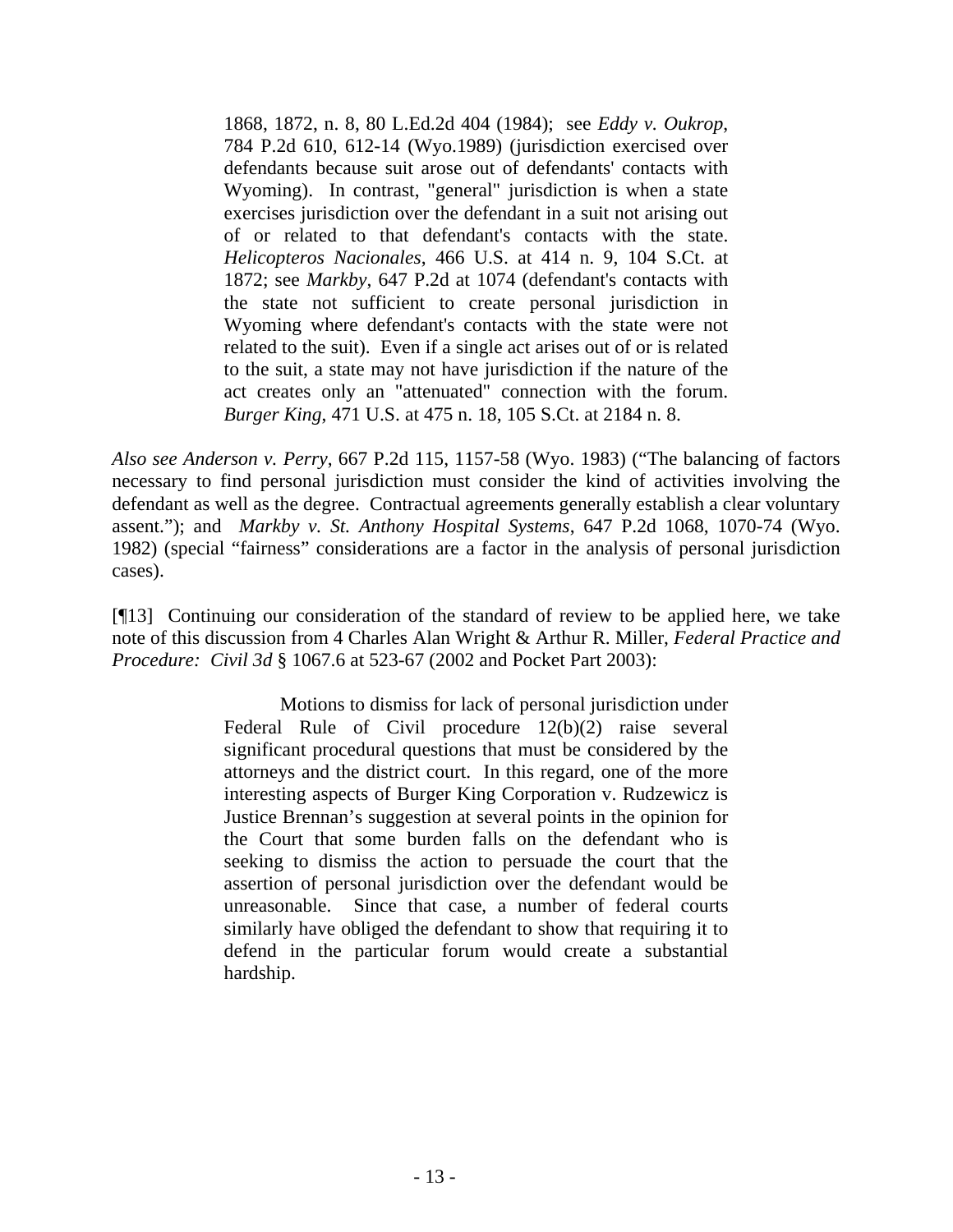Although the Supreme Court never had spoken to the burden of persuasion question in its earlier decisions, it has been held uniformly in the lower federal courts that the burden of making a prima facie showing of the existence of personal jurisdiction falls on the plaintiff and there are countless pronouncements to the same effect since the Supreme Court's Burger King decision. Many of the more recent judicial statements to this effect are cited in the note below. The two groups of cases are not inconsistent. That is because the Burger King opinion discusses the burden of proof only with respect to the additional factors that have been identified by the Court other than minimum contacts that are to be considered "in appropriate cases" as elements of the fair play and substantial justice aspect of the due process doctrine. In some cases these factors might lead a court to decline jurisdiction despite the defendants minimum contacts with the forum.

Thus, as numerous federal cases indicate, and as the illustrative citations in the note below seem to demonstrate, it appears that the burden of showing satisfaction of the minimum contacts requirement continues to be on the plaintiff, but that once a prima facie showing is made, which must be based on affirmative proof beyond the pleadings, such as affidavits, testimony or other competent evidence of specific facts, it becomes the defendant's burden to convince the court that the assertion of personal jurisdiction would be unreasonable. Alternatively, when the jurisdictional question is complex or difficult, a court simply may avoid the issue by resolving the suit on the merits when they clearly must be decided in favor of the party challenging jurisdiction, thereby obviating any need to decide the question; that approach is possible even when the jurisdictional issue lacks complexity.

In considering the jurisdictional issue, a district court may examine discovery material as well as affidavits submitted by parties. A court also has discretion to stay consideration of a motion to dismiss for lack of personal jurisdiction to allow the parties additional time to engage in discovery relevant to the jurisdictional issue when there is some basis for believing that would be fruitful. It is well established that a federal district court has the power to require a defendant to respond to discovery requests relevant to his Rule 12(b)(2) motion to dismiss for lack of personal jurisdiction.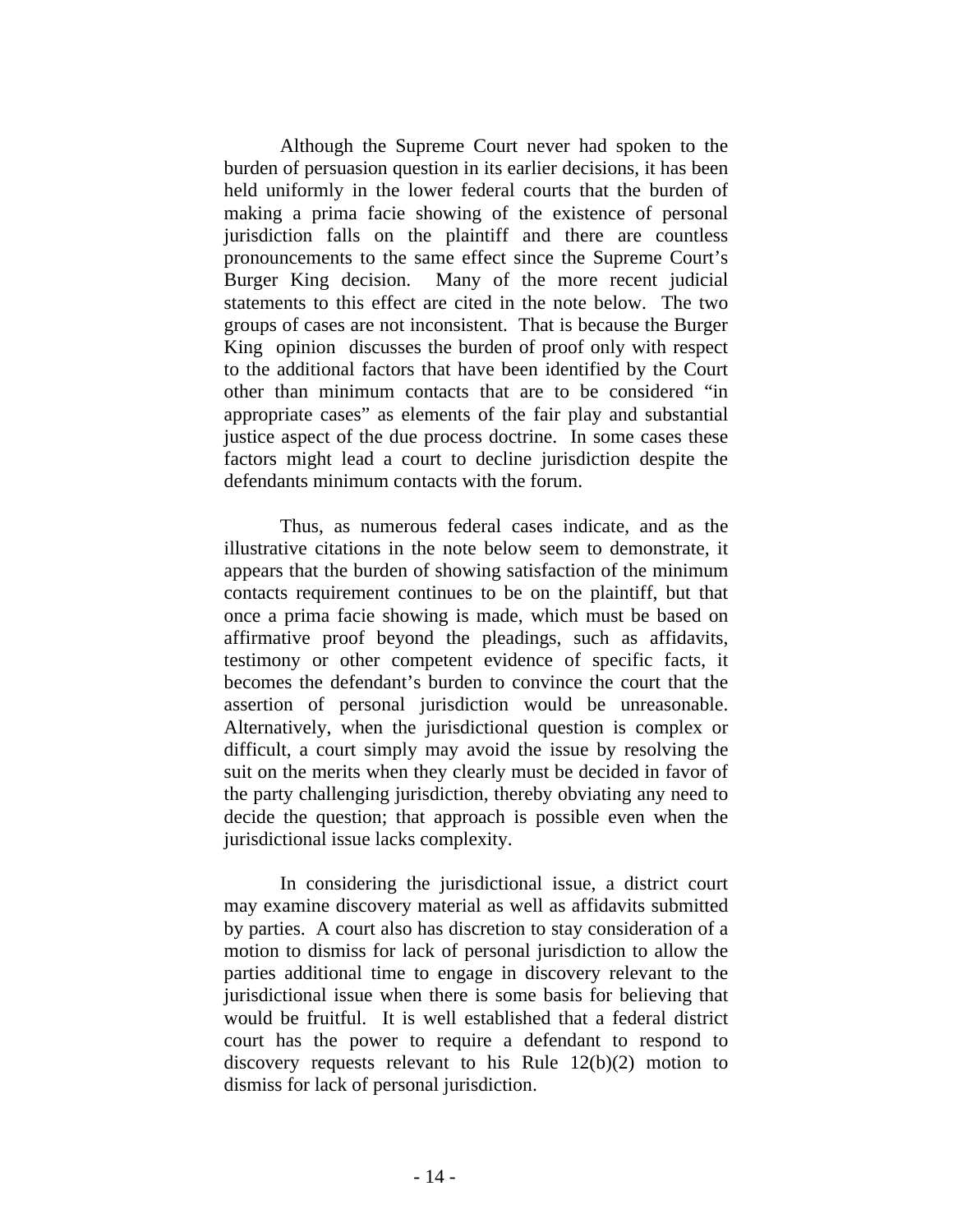A district court also may require more than a prima facie showing of jurisdiction by holding a quasi-evidentiary hearing that may consist of oral testimony, stipulations, affidavits, deposition transcripts, authenticated documents, answers to interrogatories, and requests for admissions. In assessing the evidence, the court may apply a preponderance-of-evidence standard or a standard intermediate between the preponderanceof-evidence guideline and a prima facie showing. If both the plaintiff and the defendant produce supporting evidence and affidavits on the motion, a number of cases hold that plaintiff's prima facie showing will be considered sufficient and the motion to dismiss will be denied, notwithstanding the defendant's presentation of contrary material.

. . . .

If the district court has not conducted a discretionary evidentiary hearing on a nonresident defendant's motion to dismiss for lack of jurisdiction, under Rule 12(b)(2), the plaintiff has the burden of establishing a prima facie case of personal jurisdiction over that defendant. In that connection, the court must accept the facts the complaint alleges relating to the jurisdiction issue as true, at least to the extent they are uncontroverted by whatever material the defendant submits in support of its motion to dismiss. If the contents of the plaintiff's complaint conflicts with the defendant's affidavits, the district court must construe all reasonable inferences that can be drawn from the papers in the plaintiff's favor.

#### **DISCUSSION**

[¶14] Although the due process requirements pertaining to personal jurisdiction are flexible and cannot be characterized as rigorous, the cited authorities make clear that there is structure in the process and clear guidelines for parties seeking to invoke the jurisdiction of a Wyoming court over a nonresident defendant. In this case, Cheyenne Publishing filed what can only be described as a bare bones complaint. Of course, this is all that is required under W.R.C.P. 8, but such minimal pleadings are not without some attendant risk, especially when the claim to jurisdiction is tenuous. In response to the complaint, Starostka submitted an affidavit establishing that she had no contacts, minimum or otherwise, with Wyoming. In response, Cheyenne Publishing submitted an affidavit and made argument to the district court refining its jurisdictional pleading only to the extent that it clarified that its assertion of Wyoming's jurisdiction over Starostka relied on the theory that her actions in Nebraska came to roost in Wyoming in the form of detrimental, but unspecified, consequences for Cheyenne Publishing. The district court conducted a hearing and Cheyenne Publishing had the opportunity to present any additional evidence to the district court at that time, as well as to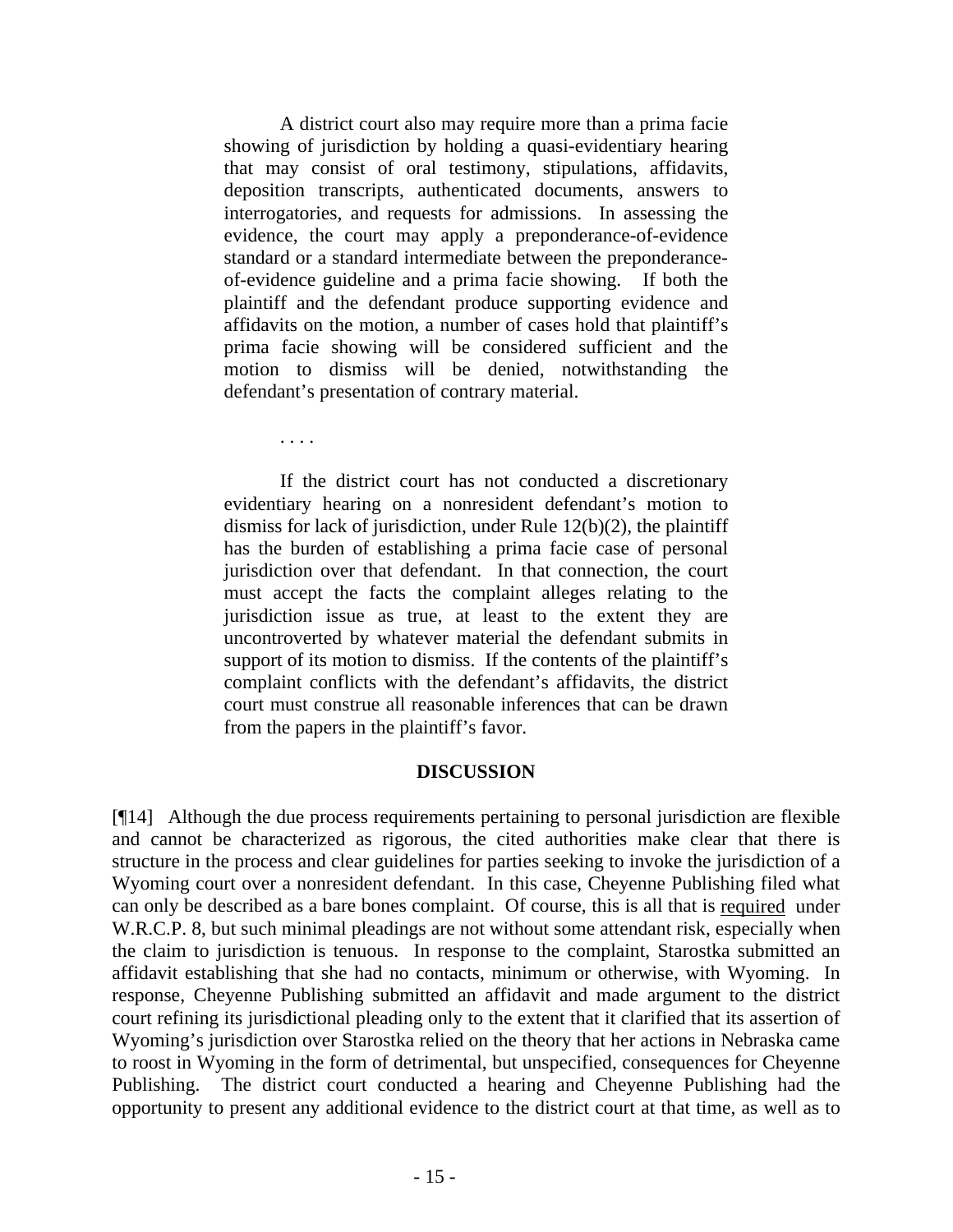submit other documentary evidence in the interim before the hearing. In his treatise on jurisdiction, Professor Robert C. Casad has this to say about this specific subject:

# [1] **Spoken**

# **[a] Direct Oral Publication**

When long-arm jurisdiction is asserted over a defendant who, personally or through an agent, published the defamation or privacy invasion while physically present in the forum state, the cases have upheld jurisdiction. When the defamatory statement and publication take place outside the forum state, however, long-arm jurisdiction may turn upon whether the particular long-arm statute applies only when the defendant's act occurs within the forum state, or whether it is sufficient if injury is sustained there. If the former is the case, jurisdiction probably will be denied unless the defendant has significant other connections with the forum state, even if the plaintiff is a resident of that state or can identify some injury there. If the long-arm statute is broad enough, however, jurisdiction may be upheld if the out-of-state statements are related to a transaction having substantial connections with the forum state.

# **[b] Interstate Telephone**

When injurious statements are uttered outside the forum state but received inside, cases have reached different conclusions on the propriety of long-arm jurisdiction. Some cases have upheld jurisdiction on the ground that the defendant committed a tort in the state so as to come within the long-arm statute's provision. Others reject the notion that the defendant acted in the state in such a case. Those other courts may recognize that the statements produced "injury" in the state, but long-arm provisions covering tortious acts outside the state that cause injury inside the forum state usually apply only if the defendant has other connections with the state. Invoking the transaction of business provision may or may not support jurisdiction.

2 Robert C. Casad, *Jurisdiction in Civil Action*, § 7.07[1][a] and [b] (1991).

[¶15] Viewing Cheyenne Publishing's pleading as favorably as we are able to under these circumstances, we cannot conclude that the district court erred in granting the motion to dismiss. The contract between the parties that is at the heart of this controversy was formed entirely in Nebraska. Starostka's performance of her end of the bargain was facilitated by